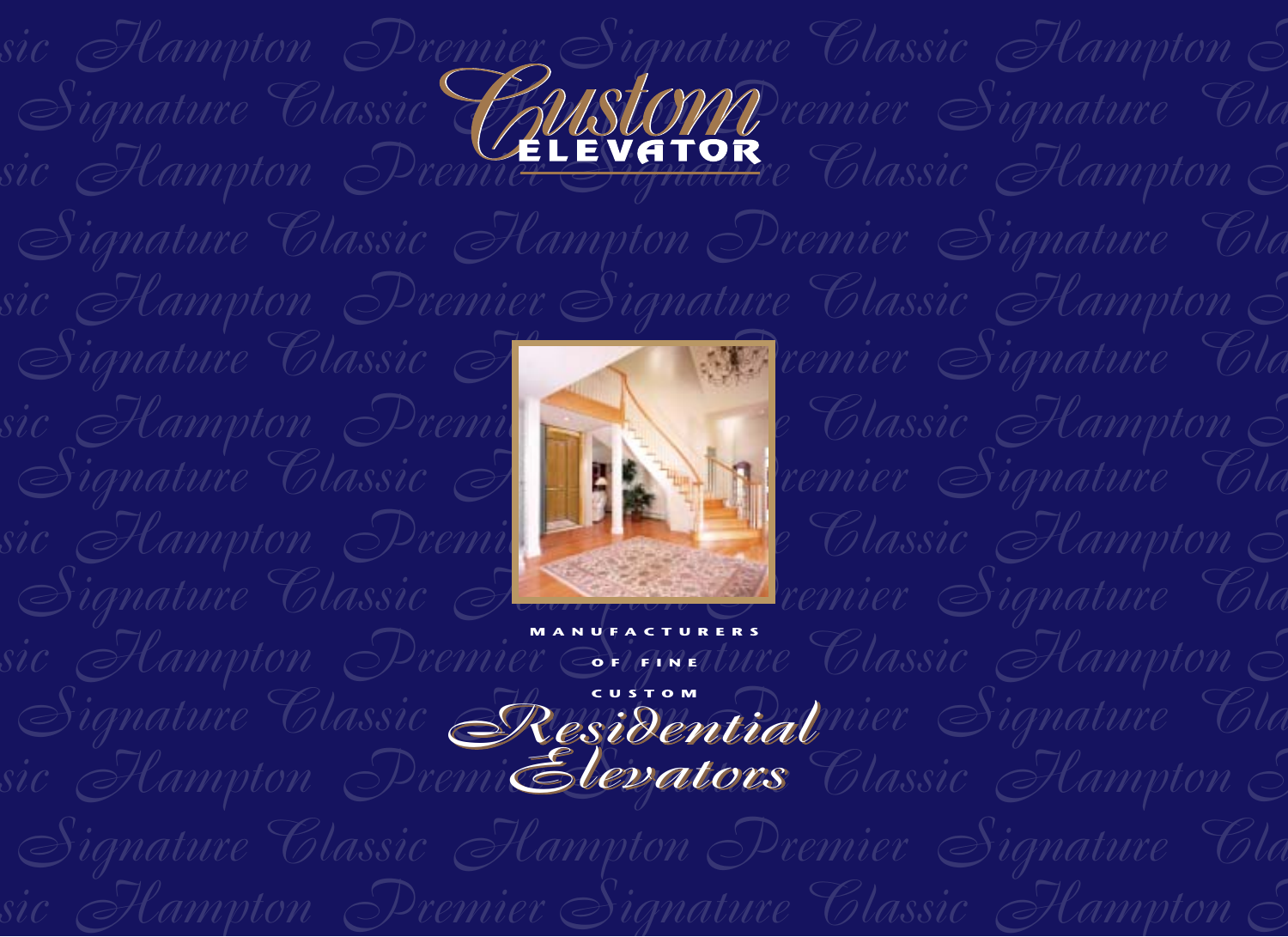# **TABLE OF CONTENTS**





















**PG 9 CLASSIC CAB OPTIONS**



**PG 10 CAB OPTIONS: CEILING, LAMP, & COLOR SELECTIONS**



**PG 11&12 OTHER DESIGN OPTIONS: HANDRAILS, FIXTURES & ACCORDION DOORS**



*Many thanks to RVO Photography and the builders of fine homes depicted throughout this catalog: Astley Inc., ERNST & ERNST and Grande Custom Homes*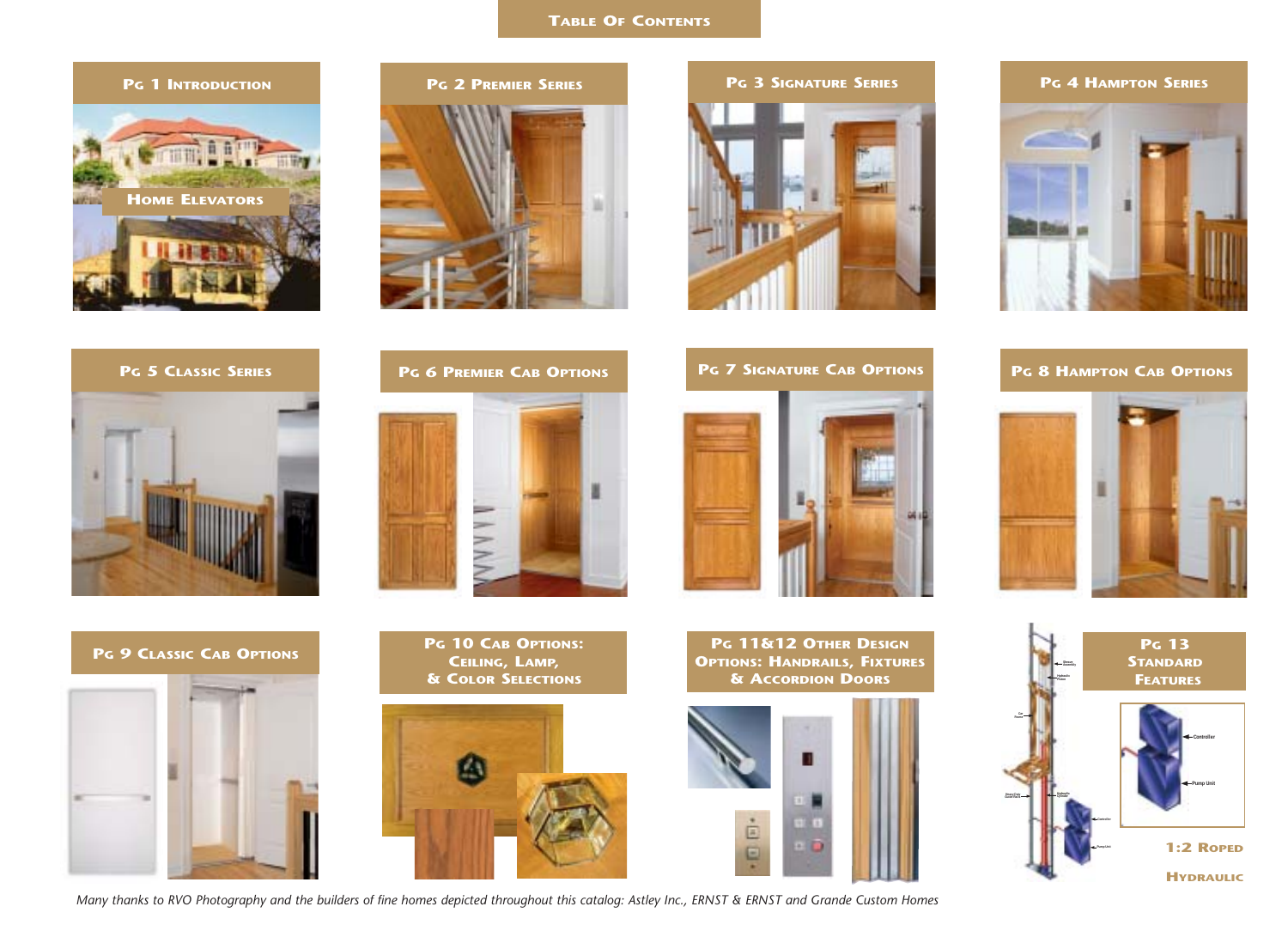# **WHY CHOOSE**

# **A HOME ELEVATOR?**

- Mobility/Access to All Levels of a Home Forever
- Efficient Use of Space
- Convenience
- Affordable
- Increases Home Resale Value
- Touch of Luxury

Add the convenience of an elevator to your home and enjoy a more relaxed lifestyle. Many homeowners are now finding a residential elevator is a wise investment for the future and for their homes' resale value. Whether you live in the cold mountains of Colorado or the warm shores of Florida, Custom Elevator Manufacturing Company has the capability to manufacture an elevator that fits your home.

Our unique design offers the flexibility to customize our standard system to suit most any conditions making our products perfect for new construction, or for any existing home remodeling project.



# **OUR MISSION**

The founders of Custom Elevator Manufacturing Company, who provided the first roped hydraulic residential elevator to enter the market, are back to introduce the finest line of residential elevators available. With strong roots in every facet of the elevator industry, we set out to utilize our experience to provide residential elevator systems that are unparalleled in the industry.

Focusing on *service beyond the sale,* we provide our clients with superior products and support to assure an efficient and quality installation. Our commitment to quality control, code compliance, and unique craftsmanship offers our customers the most dependable, safe, and attractive elevator system on the market today, adding to the overall appeal of the home that will last a lifetime.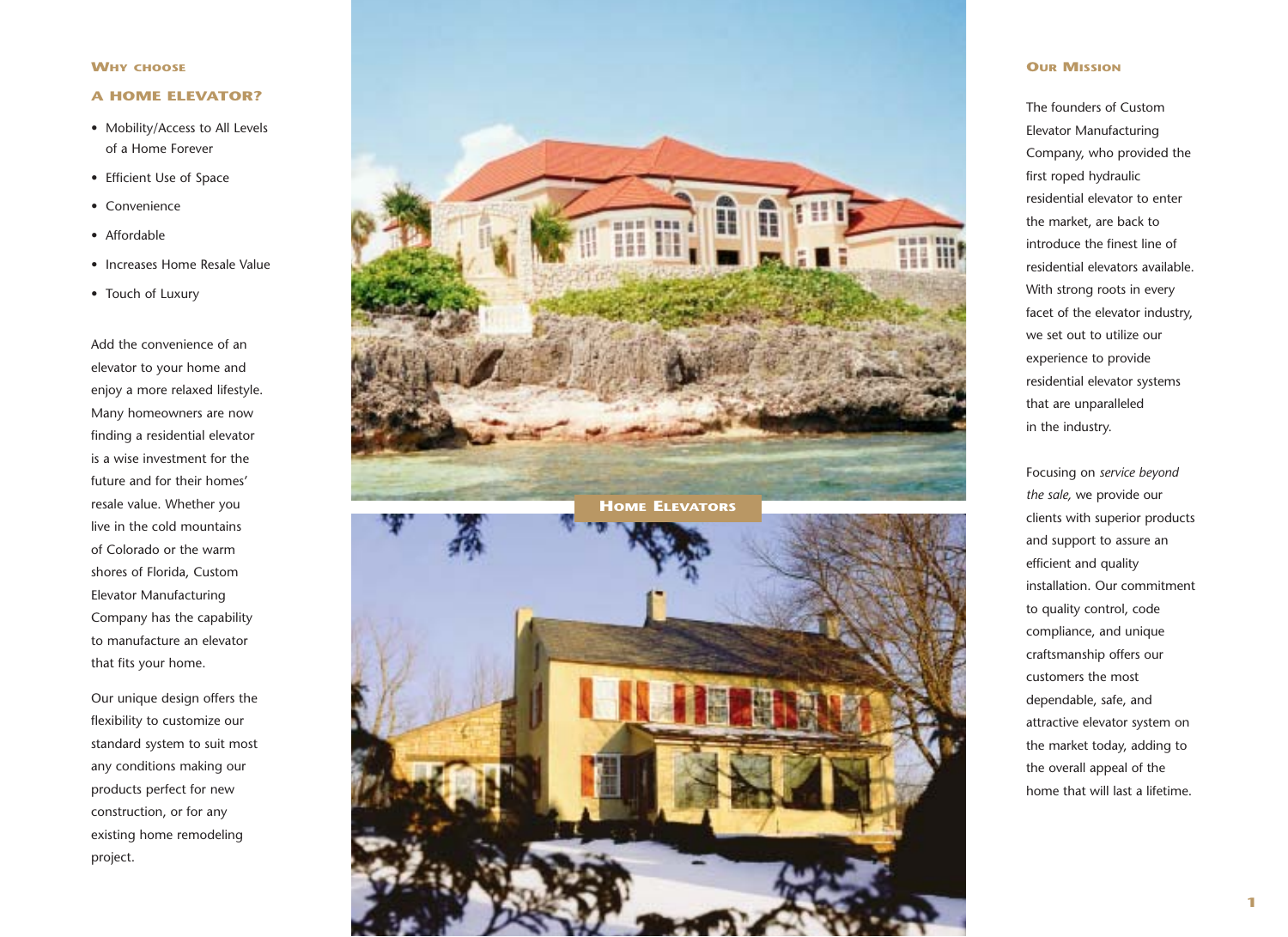# **PREMIER CAB SERIES**

When only the best will do, our top-of-the-line Premier cab evokes the elegance and sophistication of fine furniture. Adorned with real wood raised panels in your choice of stains, the Premier is dressed to impress the most discriminating homeowners and their guests.



**SEE PAGE 6 FOR PREMIER CAB OPTIONS**

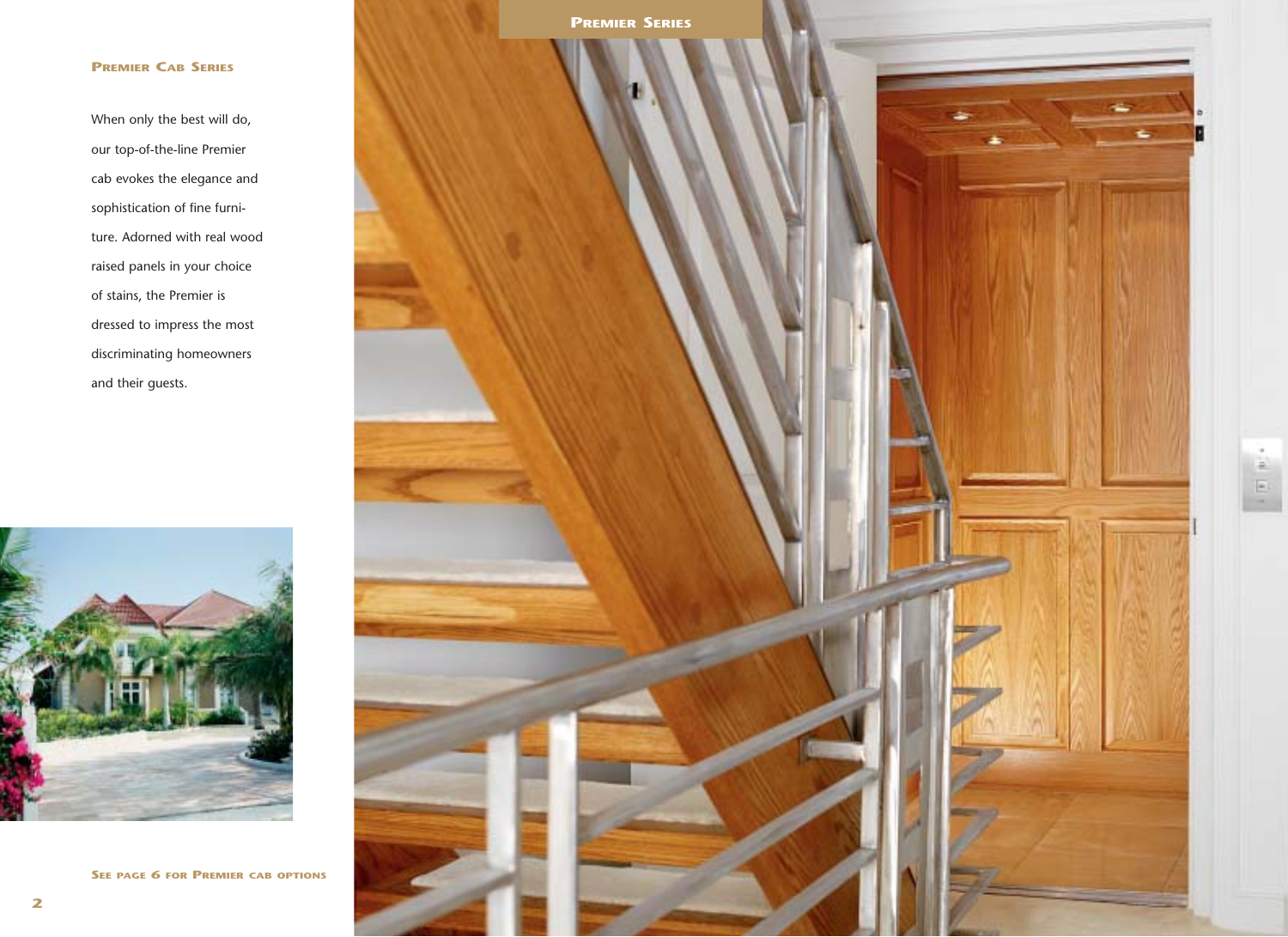# **SIGNATURE CAB SERIES**

Our distinctive Signature cab offers the ultimate in versatility, with a wide variety of custom design options for a personalized, one-of-a-kind look. Choose a wood stain or paint, mirror or arch, and many other selections to create your own Signature style.



**SEE PAGE 7 FOR SIGNATURE CAB OPTIONS**

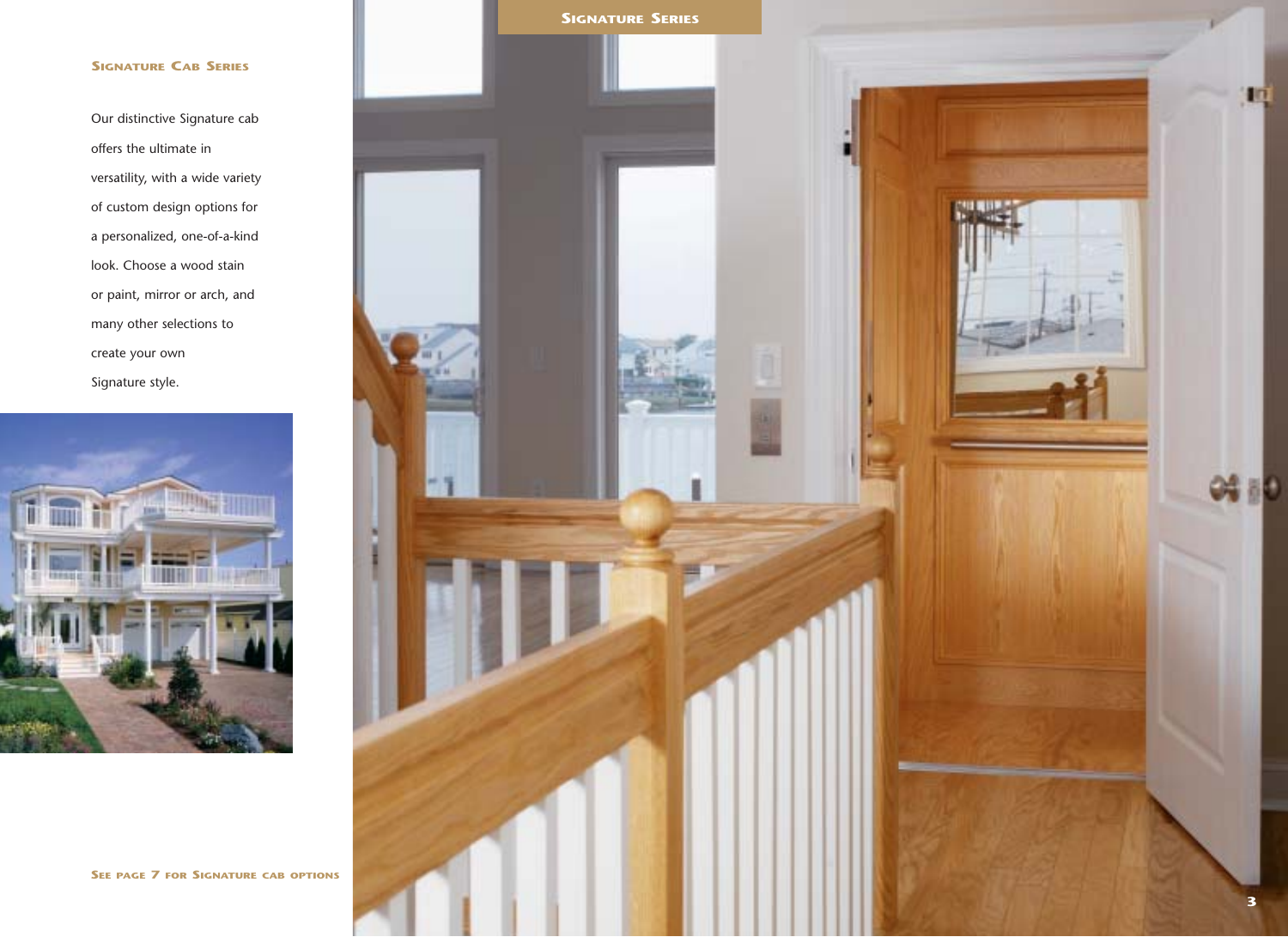# **HAMPTON CAB SERIES**

For those who prefer a simple yet graceful design, our Hampton cab features clean lines, traditional moldings and a high quality wood finish. Available in various woods and stains, the Hampton harmonizes beautifully with the décor of older homes and new homes alike.





**SEE PAGE 8 FOR HAMPTON CAB OPTIONS**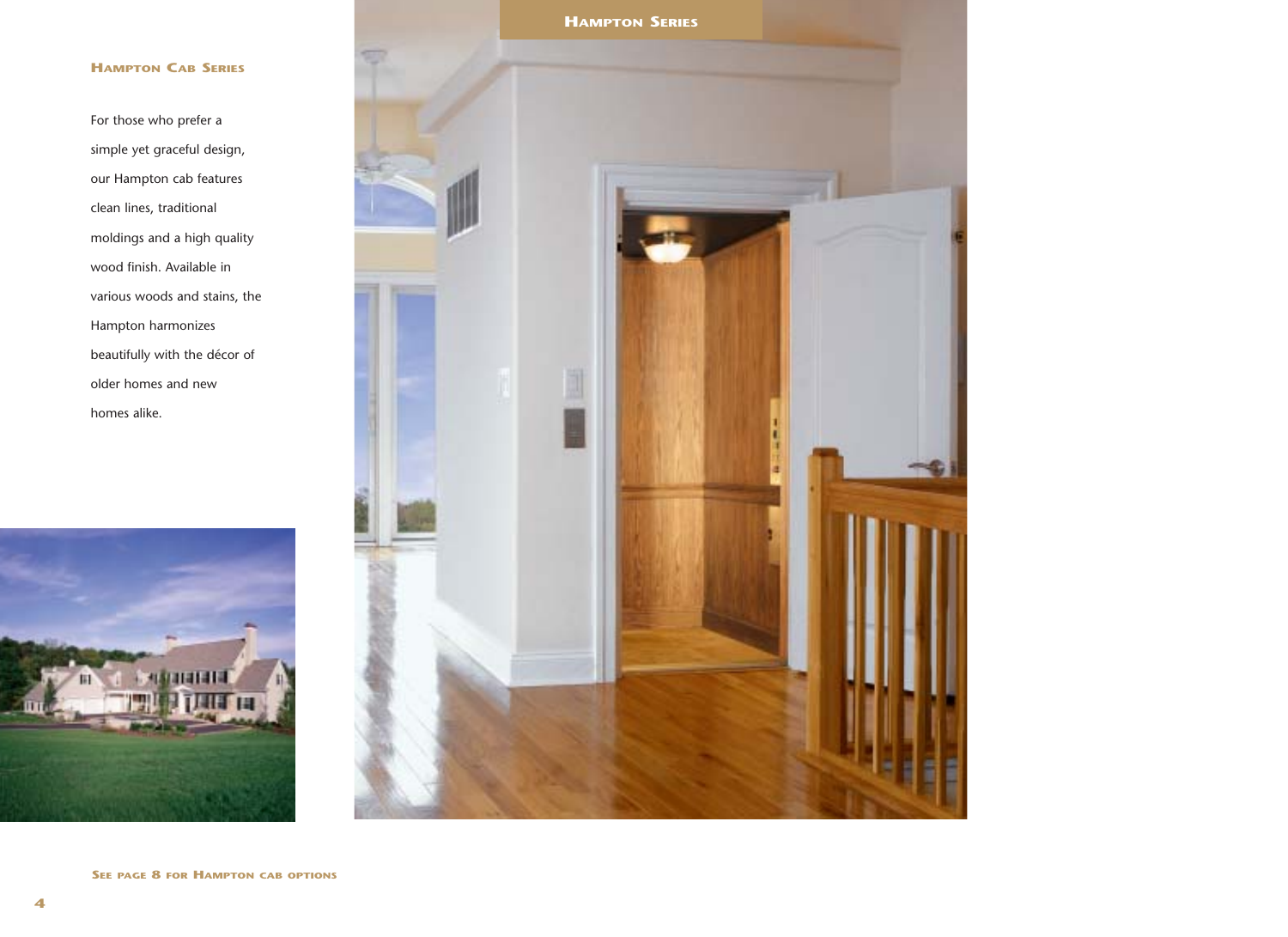# **CLASSIC CAB SERIES**

Offering the perfect balance of form, function and value, the Classic cab is our most affordable model. With durable, easy-to-clean laminate walls in an extensive array of colors and patterns, the Classic meets the practical needs of multi-unit residences and cost conscious homeowners.



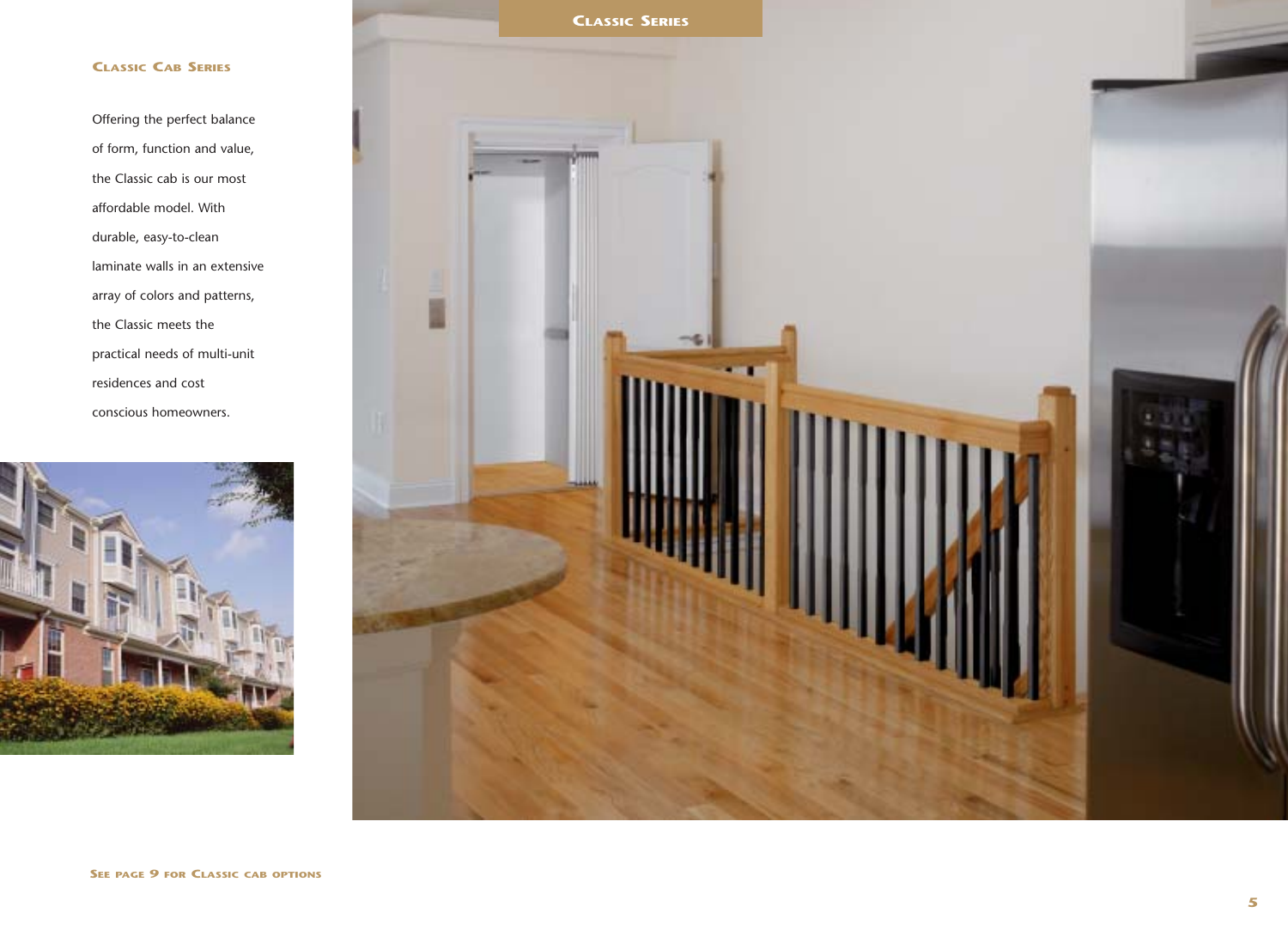**PREMIER CAB OPTIONS**

### **PREMIER SERIES**

**2**

**3**

**4**

**5**

**6**

**7**

**8**

The Premier Series raised panel cab design is distinctively crafted from natural oak hardwood and veneers available in several stains and solid color lacquer finishes. Other available wood species include cherry, walnut, birch and mahogany. Laminated safety glass rear or side wall insert is optional. A wide variety of ceilings are available as shown. \*

**9 10 11**



*\* See page 10 for ceiling descriptions & enlarged color selections. Additional options - handrails, signal fixtures & accordion doors shown on pages 11&12.*

*wall. (Standard* 

*sizes)*



*Wall shown with golden stain and lacquer finish*





**C-6**







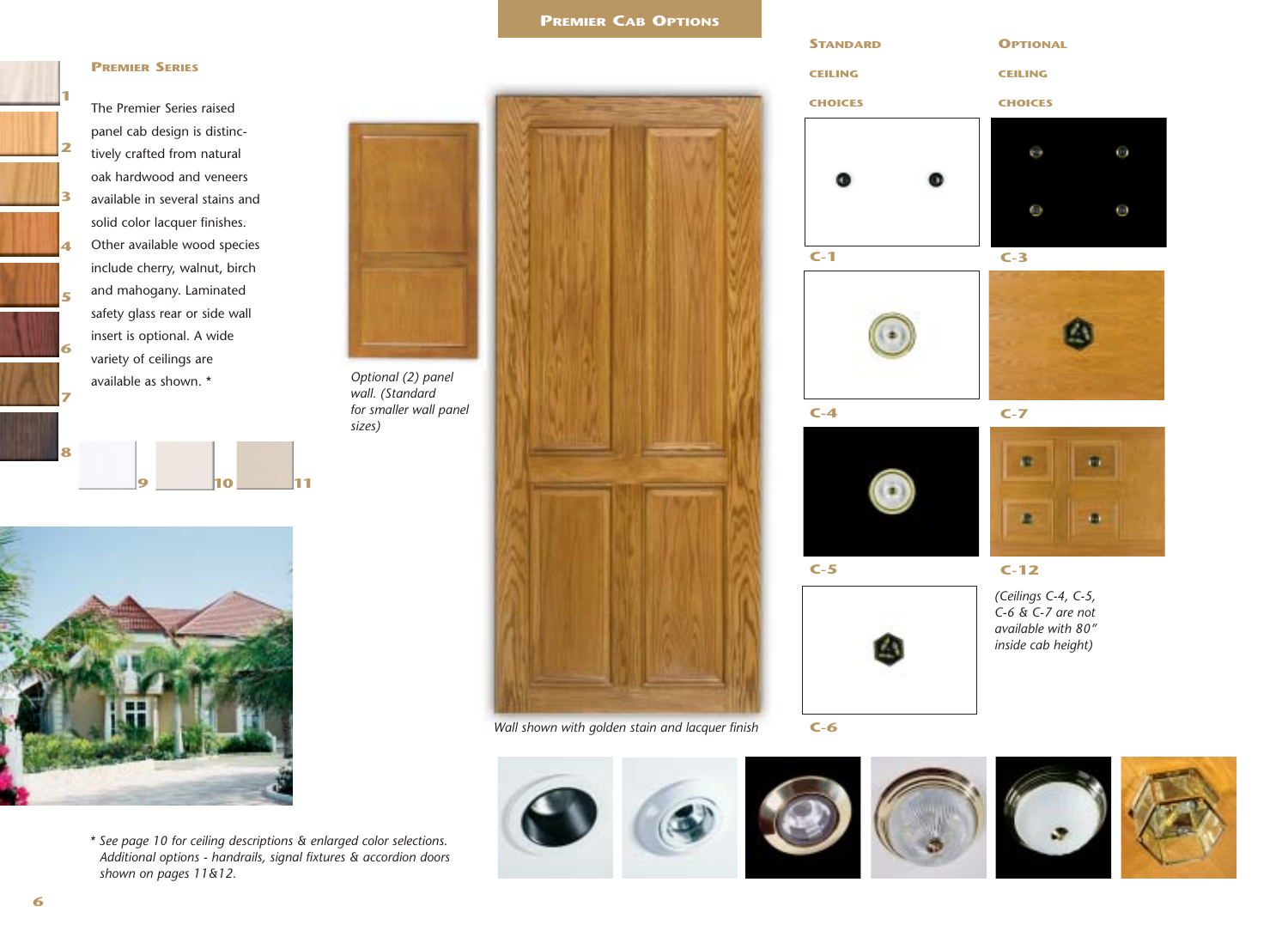# **SIGNATURE CAB OPTIONS**

### **SIGNATURE SERIES**

The Signature Series recessed panel cab design is elegantly crafted from natural oak hardwood and veneers available in several stains and solid color lacquer finishes. The look of this beautiful cab may be accented with the optional arched top panel or smoked mirror middle panel on the back or side wall. Other available wood species include cherry, walnut, birch and mahogany. Laminated safety glass rear or side wall insert is optional. Several ceiling choices can enhance the beauty of this cab to suit your taste. \*



*Optional arched top recessed panel*



*smoked mirror middle panel*









*Optional white lacquer finish shown*



*Wall shown with golden stain and lacquer finish*





*(Ceilings* 

**1**

**2**

**3**

**4**

**5**

**6**

**7**

**8**

**9**

**10**

**11**

### **STANDARD CEILING CHOICES**

**C-10 C-11**

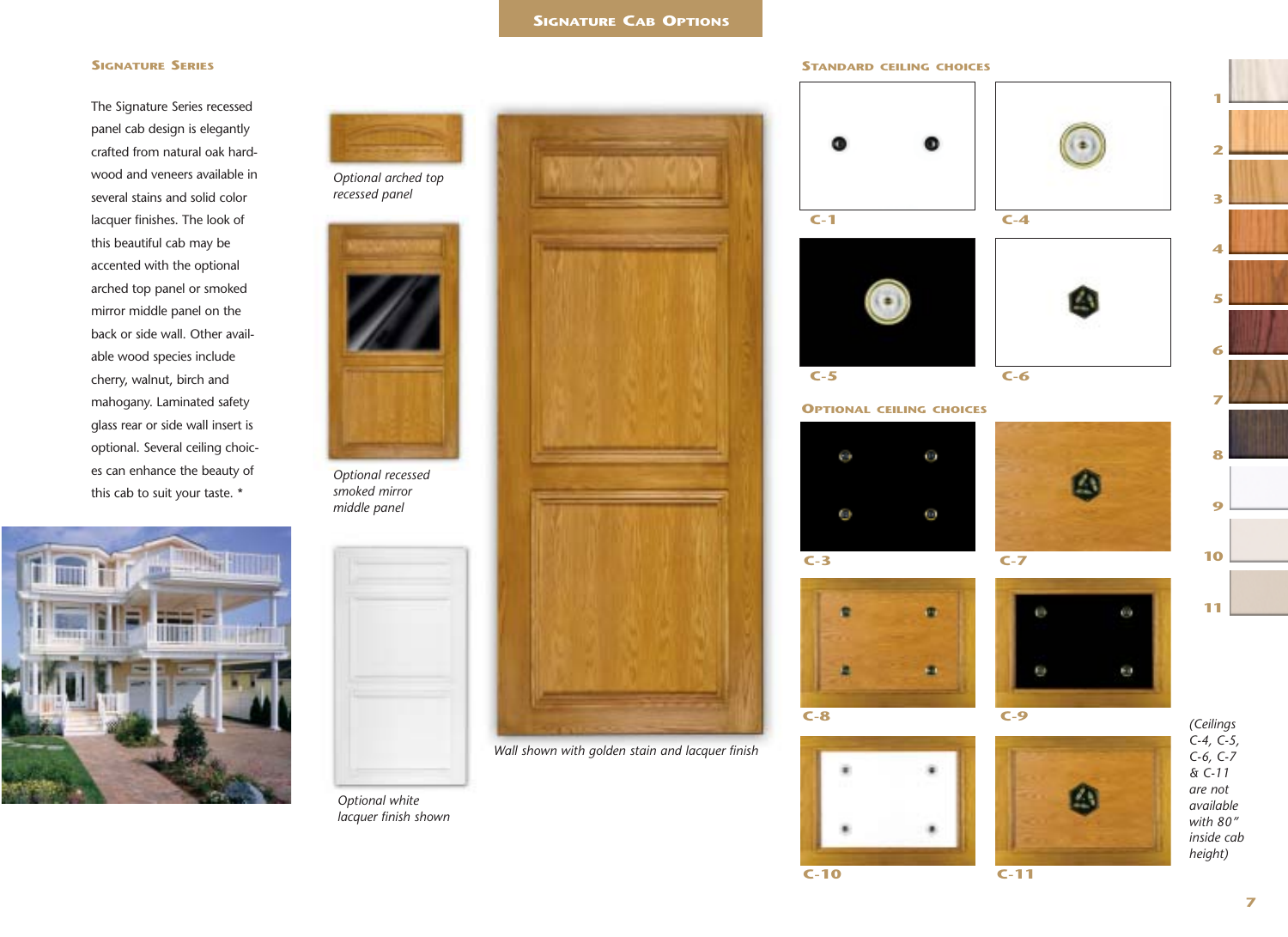# **HAMPTON CAB OPTIONS**

### **HAMPTON SERIES**

**1**

**2**

**3**

**4**

**5**

**6**

**7**

**8**

The Hampton Series oak veneer panel cab design is beautifully fitted with solid oak moldings available in several stains and solid color lacquer finishes. Other available wood species include cherry, walnut, birch and mahogany. A wide variety of ceilings are available as shown. \*

**9 10 11**



*\* See page 10 for ceiling descriptions & enlarged color selections. Additional options - handrails, signal fixtures & accordion doors shown on pages 11&12.*









**C-6**

**C-1**

**C-4**

**C-5**

**STANDARD CEILING CHOICES**





**OPTIONAL CEILING CHOICES**

 $0.9$ 

O

*(Ceilings C-4, C-5, C-6 & C-7 are not available with 80" inside cab height)*

**C-3**

e a

ω



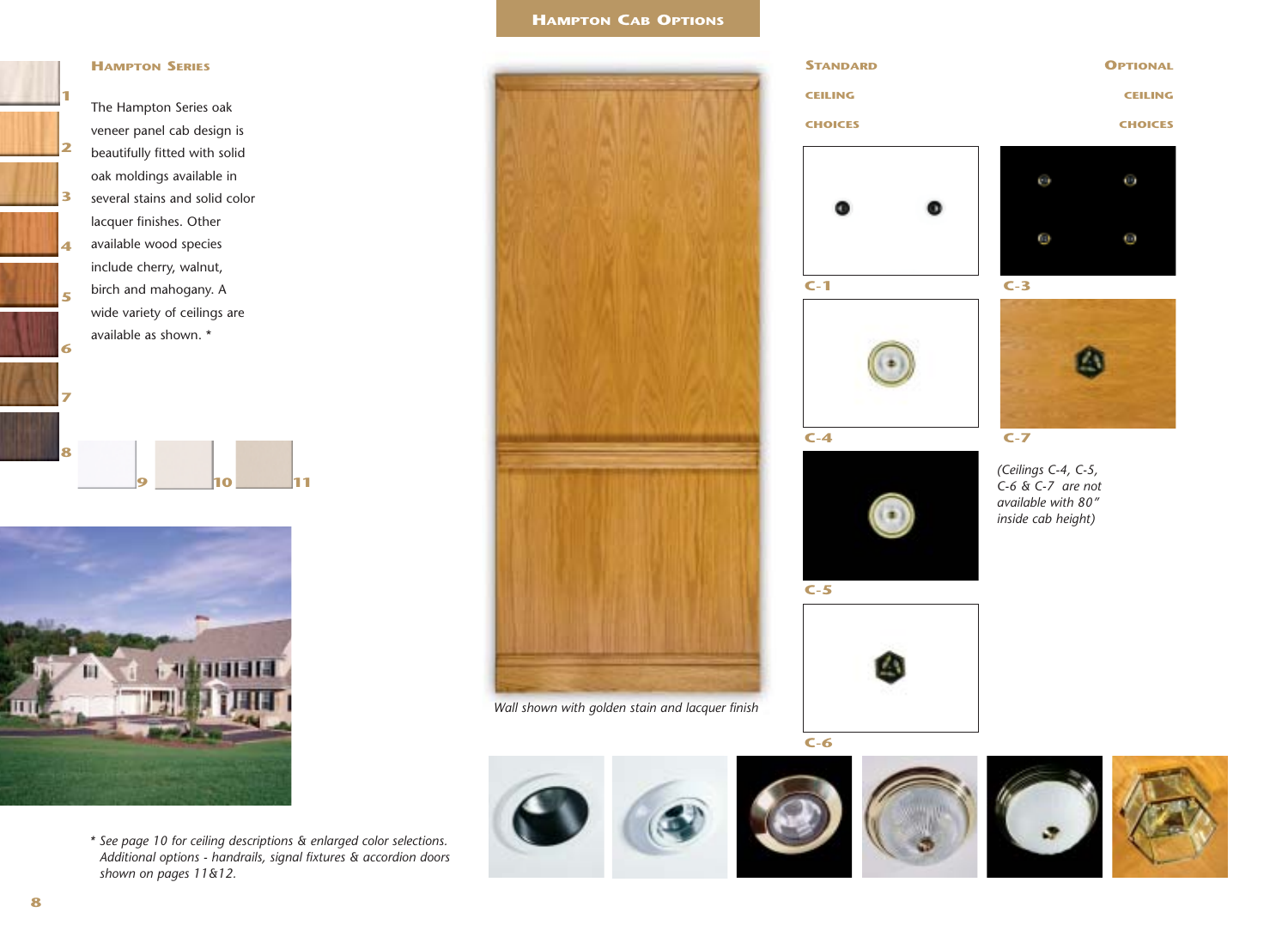## **CLASSIC SERIES**

The Classic Series cab offers our most durable panel design faced with 1/16" thick plastic laminate available in solid, textured, and woodgrain finishes. Laminated safety glass rear or side wall insert is optional. A variety of ceiling choices are available as shown. \*





*Plastic laminate wall shown with white laminate finish*



*custom laminate choices other than shown here)*

*Color samples are reproduced using modern printing techniques. Color and pattern may vary slightly.*

**1**

**STANDARD**

**2**

**3**

**4**

**5**

**6**

**7**

**8**

**9**

**10**

**11**

**12**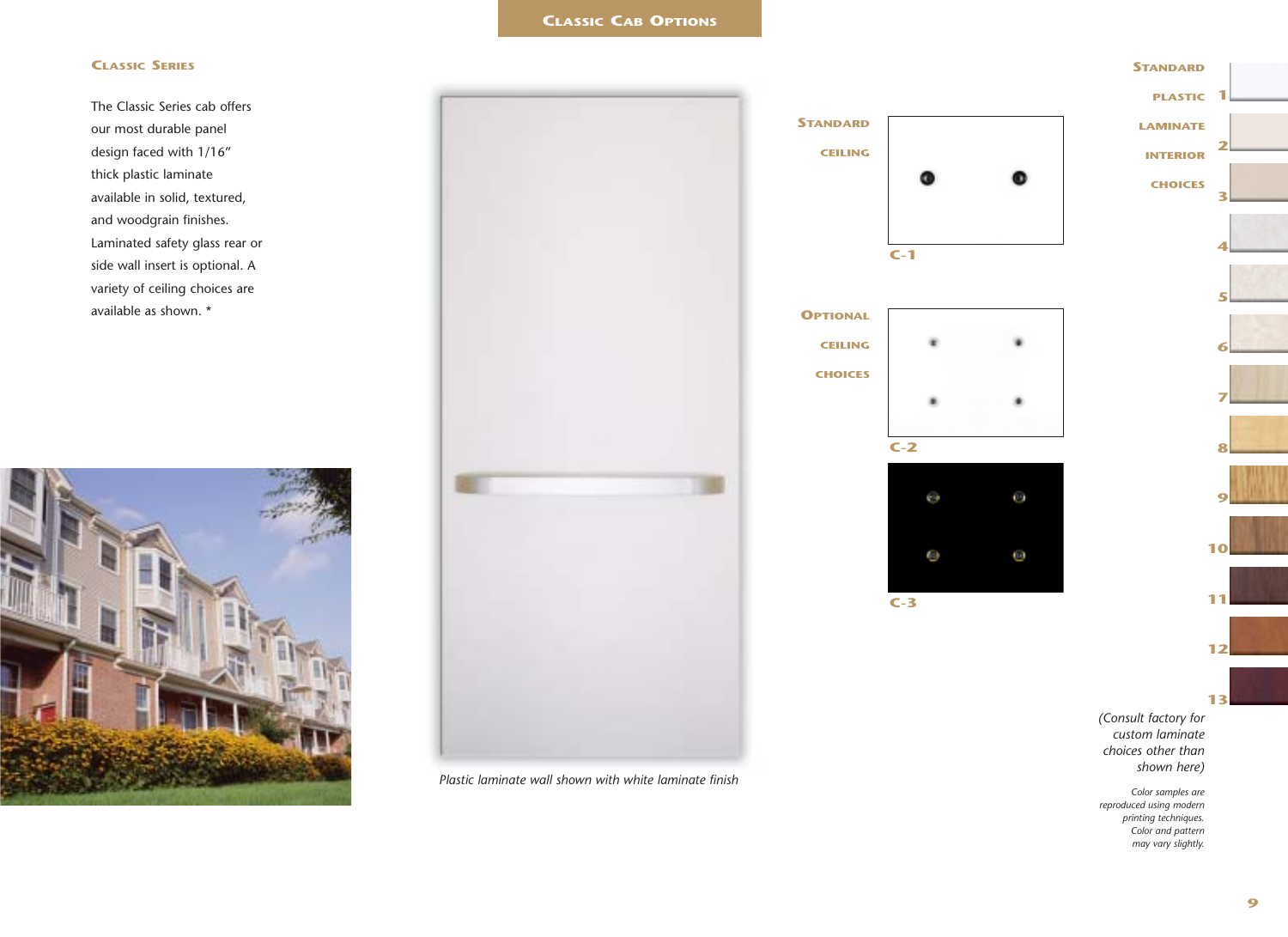# **C-1** White melamine finish with (2) 4" diameter **CEILING DESCRIPTIONS 1**



incandescent recessed down lights including white trim rings and black baffles. **(6)**

**C-2** White melamine finish with (4) miniature low voltage recessed down lights including white trim rings. **(5)**

**C-3** Black melamine finish with (4) miniature low voltage recessed down lights including polished brass trim rings. **(4)**



**C-4** White melamine finish with 13" diameter, polished brass, clear ribbed glass light fixture. **(3)**



**C-5** Black melamine finish with 12" diameter, polished brass, frosted white glass light fixture. **(2)**



**C-6** White melamine finish with 10" diameter, polished brass, (6) sided, beveled glass light fixture. **(1)**



**C-7** Oak veneer with choice of stain and lacquer finish including 10" diameter, polished brass, (6) sided, beveled glass light fixture. **(1)**



**C-8** Solid oak and veneer recessed panel with choice of stain or solid color lacquer finish including (4) miniature low voltage recessed down lights with polished brass trim rings. **(4)**



**C-9** Solid oak and veneer with black melamine recessed panel with choice of stain and lacquer finish border including (4) miniature low voltage recessed down lights with polished brass trim rings. **(4)**



Ŵ

**C-10** Solid oak and veneer with white melamine recessed panel with choice of stain and lacquer finish border including (4) miniature low voltage recessed down lights with white trim rings. **(5)**

**C-11** Solid oak and veneer recessed panel with choice of stain or solid color lacquer finish including 10" diameter, polished brass, (6) sided, beveled glass light fixture. **(1)**



**C-12** Solid oak and veneer raised panel with choice of stain or solid color lacquer finish including (4) miniature low voltage recessed down lights with polished brass trim rings. **(4)**

# **CAB OPTIONS**













### **WOOD STAIN SELECTIONS** *(for Premier, Signature, and Hampton Series cabs)*







*(Stains also available on oak accordion doors)*

# **SOLID COLOR LACQUERS** *(for Premier, Signature, and Hampton Series cabs)*







**9** 10 11

## **STANDARD PLASTIC LAMINATE INTERIOR SELECTIONS** *(for Classic Series cabs)*



*This color selector shows samples that are reproduced using modern printing techniques. Additionally, grain and texture vary in all natural hardwoods. It is therefore not possible to guarantee a match finish.*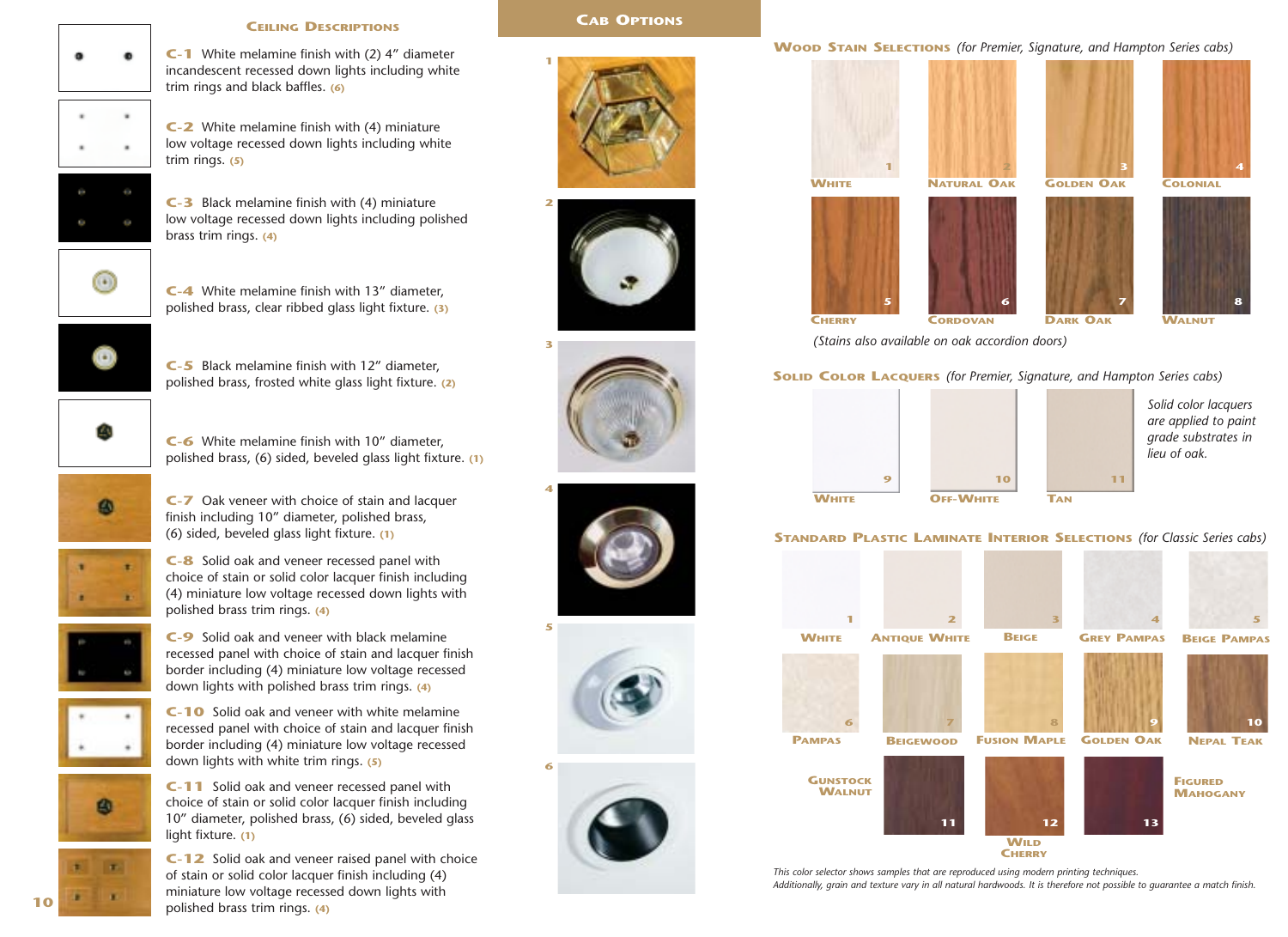## **OTHER DESIGN OPTIONS**

 $\sqrt{3}$ 

 $|T|$ 

 $|2|$ 

E

 $\boxed{3}$ 

 $|1|$ 

4

 $|2|$ 

### **HANDRAILS PUSHBUTTON SIGNAL FIXTURES**









# **HANDRAIL CHOICES**

#4 Stainless Steel Rectangular Bar is standard. Others are optional on all series cabs.

- **1** #4 Brushed Stainless Steel Rectangular Bar
- **2** #4 Brushed Brass Rectangular Bar
- **3** #4 Brushed Stainless Steel Cylindrical Bar
- **4** #4 Brushed Brass Cylindrical Bar
- *#8 Polished Stainless Steel and Brass are available upon request*



*#4 Brushed stainless steel shown*

### **CAR OPERATING PANEL**

**1** The standard car operating panel includes light up pushbuttons, digital floor position indicator with car direction arrows, emergency stop switch, alarm button, and light override switch with #4 brushed stainless steel faceplate. Options include #4 brushed brass, polished stainless or brass faceplates and keyed "lock-out" feature.

# **HALL STATIONS**

區

384

**2** The standard hall stations include a light up call button and "car here" indicator light with a #4 brushed stainless steel faceplate. Options include #4 brushed brass, polished stainless steel or brass faceplates and keyed "lock-out" feature.

# **RECESSED PHONE BOX (OPTIONAL)**

**3** For a more finished look, a recessed phone box will conceal the in-cab phone. Available finishes to match the car operating panel include brushed or polished stainless steel or brass.

# **1 2 3**

*#4 Brushed brass shown*



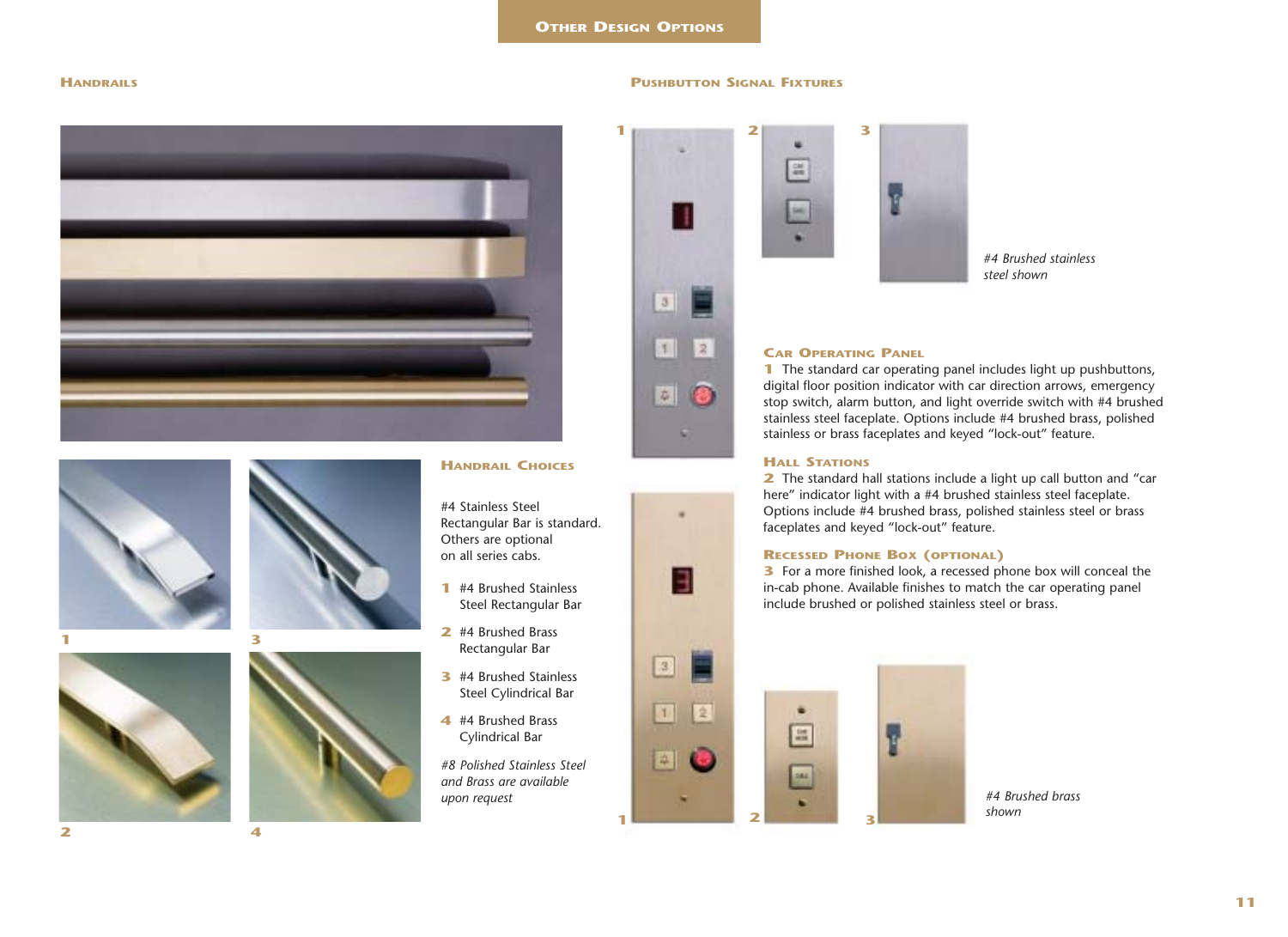### **OTHER DESIGN OPTIONS**

### **ACCORDION DOORS**

Solid panel accordion car doors are essential for the safety and security while the elevator car is traveling. The accordion door folds into the cab pocket leaving a maximum clear cab opening for easy access. Our automatic gate operator option will fully open and close the cab door at each landing. This feature eliminates the problem of not being able to call the elevator to another landing in the event that the manually operated cab door was left in the open position.

Consult the factory about our fully automatic car and hoistway door options.

**STANDARD PANEL CHOICES:**

*Shown: Natural hardwood oak with golden oak stain and transparent clear acrylic vision panels*





# **PANEL CONNECTOR CHOICES:**





**BROWN**



*Available in other wood species with clear lacquer finish including birch, mahogany and walnut \**

**CLEAR**

**VISIFOLD CHOICES:** *(Transparent acrylic panels)*

**OPTIONAL PANEL CHOICES:**

**TRANSPARENT BRONZE ACRYLIC TRANSPARENT**







### **ALUMIFOLD CHOICES:**

*(Clear anodized aluminum panels with color coordinated panel connectors)*

**SOLID PANEL** **PERFORATED PANEL**



*\* This color selector shows samples that are reproduced using modern printing techniques. Additionally, grain and texture vary in all natural hardwoods. It is therefore not possible to guarantee a match finish.*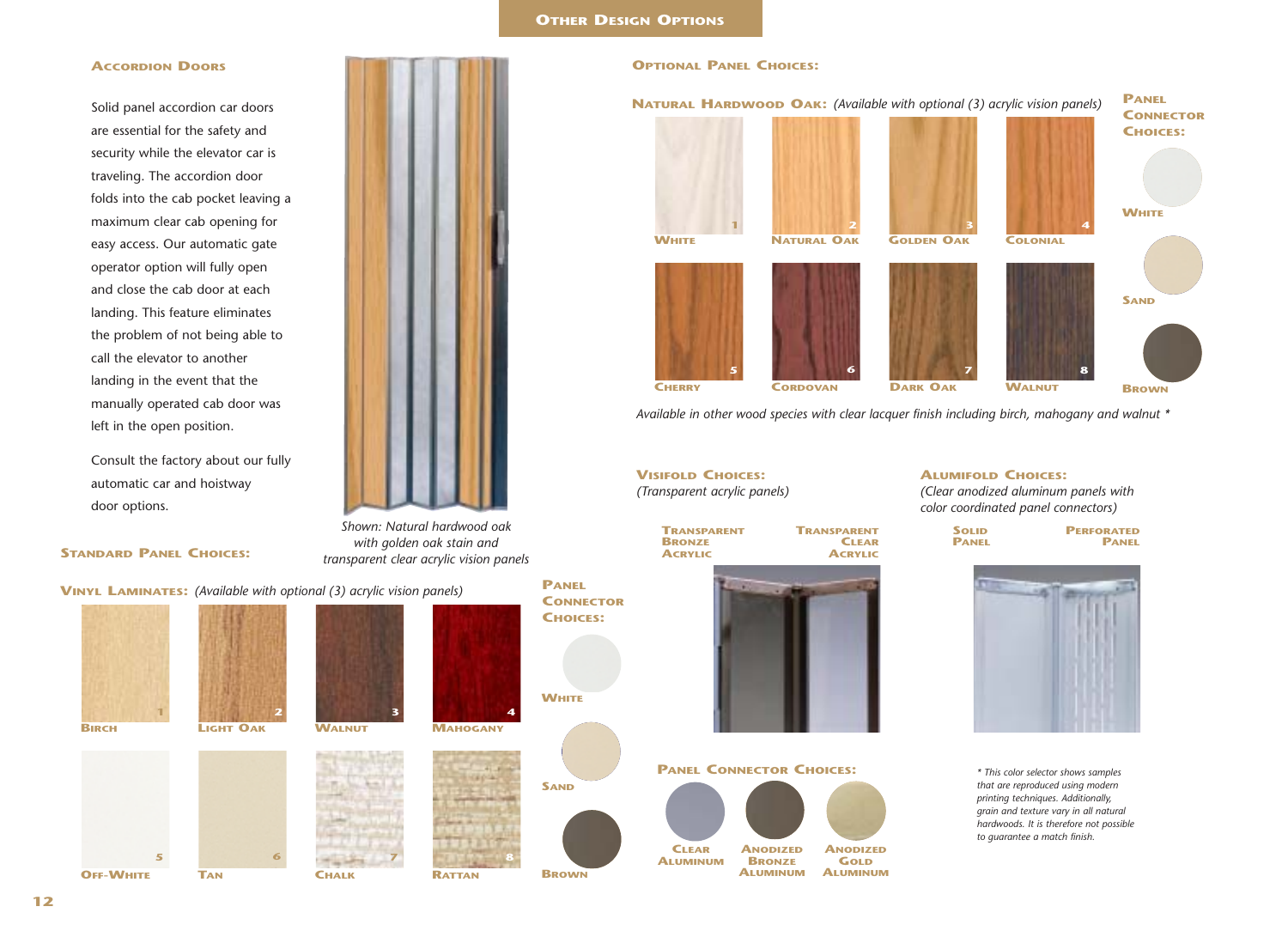### **STANDARD FEATURES**

## **OVERVIEW OF**

**STANDARD**

**FEATURES**

### **CHARACTERISTICS**

- Up to 950 lb. capacity (750 lb. standard) \*
- 40 f.p.m. nominal car speed
- Up to 6 stops with 50' of floor to floor travel \*
- Minimum pit depth of 8" required (10" recommended)
- Minimum overhead clearance of 8'0" required (9'6" recommended)
- Up to 15 square feet interior cab sizes available (12 sq. ft. standard) \*

\**Consult factory for other custom options.*

### **EQUIPMENT**

- 1:2 roped hydraulic drive
- (2) 3/8" diameter hoist cables
- Single stage hydraulic piston and cylinder with pressure balanced self adjusting seal
- Heavy duty cantilevered design car sling with roller guide shoes
- 8 lb. per foot steel tee guide rail system
- 220 volt single phase power supply
- Vibration free submersible pump/motor assembly with 3 or 5 horsepower motor option
- Two speed control valve with (4) solenoids, soft start and stop, and constant down speed regulation

### **SAFETY DEVICES**

- Type "A" instantaneous broken rope car safety
- Pipe rupture valve
- Upper and lower terminal limit switches
- Top final limit switch
- Slack cable switch
- Emergency car lighting in cab
- Emergency push/pull stop switch in cab
- Emergency push button alarm in cab
- Automatic car releveling device
- Floor selectable battery lowering device
- Emergency manual lowering valve
- Emergency telephone in cab
- Solid panel cab doors with approved safety switch
- Approved electro mechanical hoistway door interlocks
- Rubber impact bumper below elevator car
- UL and/or CSA certified electrical and hydraulic devices
- Manufactured in accordance with ASME A17.1 Safety Code



### **CONTROLS/PUSHBUTTON FIXTURES**

- Automatic pushbutton control
- Microprocessor based control system with uninterrupted battery back-up
- Light-up pushbuttons in car and hall
- Digital floor position indicator with car direction arrows in car
- Automatic cab lighting with override switch
- Automatic indicator light time-out feature
- Automatic "Home Park" feature to designated floor
- "Car Here" indicator lights in hall
- Low oil protection timer circuit

### **CAB FINISHES & ACCESSORIES**

- Classic Series cab available in a wide variety of plastic laminate choices and other options
- Solid panel accordion cab door available in a wide variety of vinyl laminate choices
- 36" x 48" x 80" high clear interior cab size with a variety of cab opening configurations
- Brushed stainless steel handrail on one sidewall
- Brushed stainless steel cab control panel

### **OPTIONS**

- Premier, Signature, and Hampton Series cabs available in a wide variety of finishes and other options
- Accordion cab doors in hardwood, custom stain and lacquer finish, aluminum, and clear or bronze acrylic panels
- Recessed telephone cabinet
- Automatic car door operator
- Polished stainless steel, brushed brass, or polished brass pushbutton faceplate and handrail finishes

**Controller**

**FOR MORE INFORMATION CALL OUR TOLL FREE NUMBER: 888-443-2800, OR VISIT OUR WEBSITE: WWW.CUSTOMELEVATORINC.COM** 

**1:2 ROPED HYDRAULIC**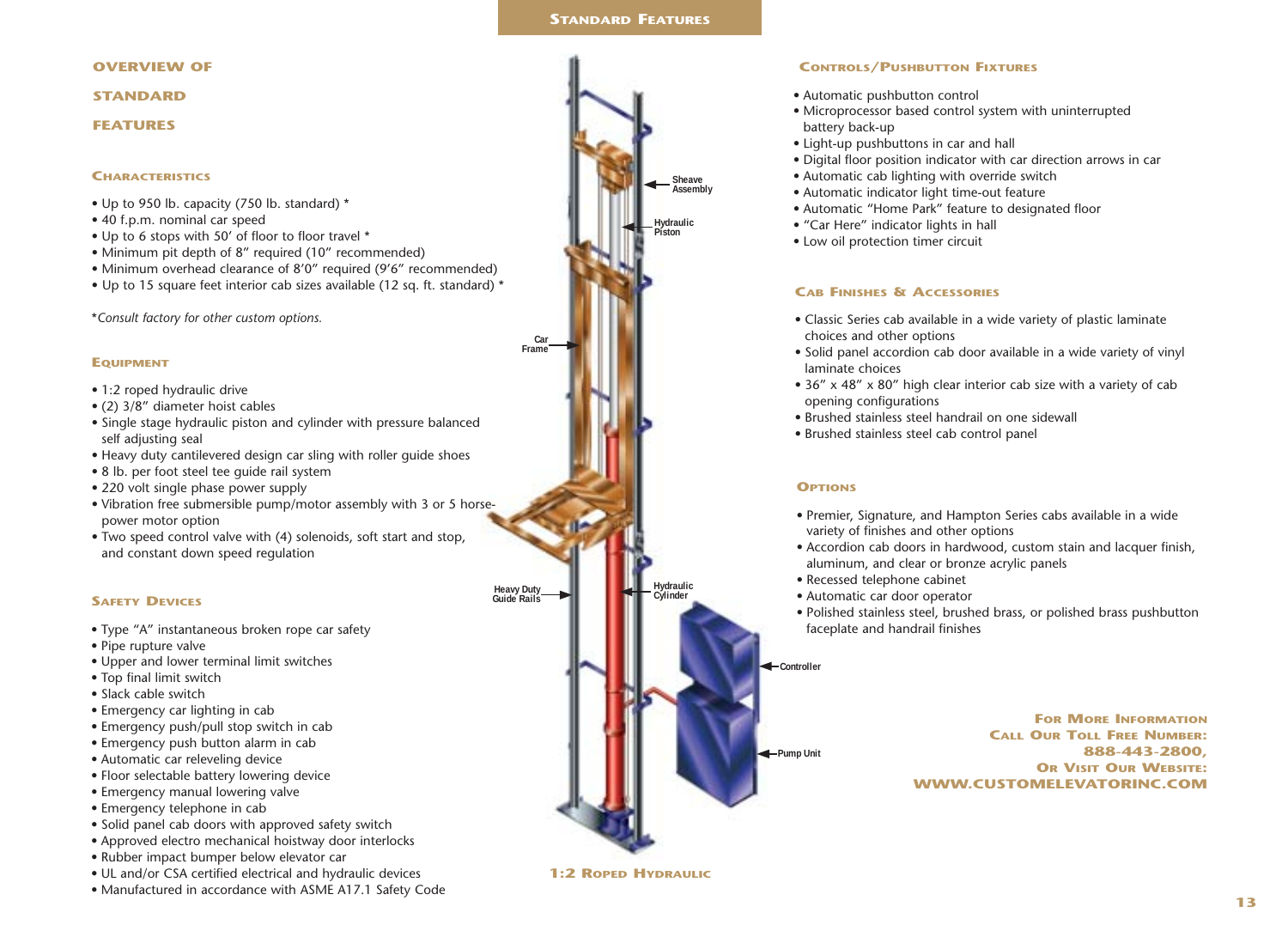### **STANDARD FEATURES**

### **OVERVIEW OF**

### **STANDARD**

**FEATURES** 

### **CHARACTERISTICS**

- . Up to 950 lb. capacity (750 lb. standard)
- 40 f.p.m. nominal car speed
- . Up to 5 stops with 50' of floor to floor travel
- · Minimum pit depth of 8" required (10" recommended)
- · Minimum overhead clearance of 9'0" required
- · Up to 15 square feet interior cab sizes available (12 sq. ft. standard)

### **EQUIPMENT**

- · Overhead winding drum drive
- · (2) 3/8" diameter hoist cables
- · Environmentally-friendly, low maintenance, space saving machine roomless technology
- · Heavy duty cantilevered design car sling with roller guide shoes
- · 8 lb. per foot steel tee quide rail system
- . 220 volt single phase power supply
- · Three horsepower, 3 phase motor with variable voltage, variable frequency (VVVF) drive technology for soft start, soft stop, and smooth operation
- · Quiet operating, armature actuated fail safe brake assembly

### **SAFETY DEVICES**

- · Type "A" instantaneous broken rope car safety with overspeed governor
- . Upper and lower terminal limit switches
- . Top final limit switch
- · Slack cable switch
- · Machine operated final limit switches
- · Emergency car lighting in cab
- · Emergency push/pull stop switch in cab
- · Emergency push button alarm in cab
- · Automatic car releveling device
- · Automatic battery lowering device
- · Emergency manual lowering
- · Emergency telephone in cab
- · Solid panel cab doors with approved safety switch
- · Approved electro mechanical hoistway door interlocks
- · Rubber impact bumper below elevator car
- · UL and/or CSA certified electrical devices
- · Exceeds ASME A17.1 Safety Code Standards for private residence elevators



### **CONTROLS/PUSHBUTTON FIXTURES**

- · Automatic pushbutton control
- · Microprocessor based control system with uninterrupted battery back-up
- · Light-up pushbuttons in car and hall
- . Digital floor position indicator with car direction arrows in car
- · Automatic cab lighting with override switch
- · Automatic indicator light time-out feature
- · Automatic "Home Park" feature to designated floor
- "Car Here" indicator lights in hall

### **CAB FINISHES & ACCESSORIES**

- · Classic Series cab available in a wide variety of plastic laminate choices and other options
- · Solid panel accordion cab door available in a wide variety of vinyl laminate choices
- 36" x 48" x 80" high clear interior cab size with a variety of cab opening configurations
- · Brushed stainless steel handrail on one sidewall
- · Brushed stainless steel cab control panel

### **OPTIONS**

- · Premier, Signature, and Hampton Series cabs available in a wide variety of finishes and other options
- · Accordion cab doors in hardwood, custom stain and lacquer finish, aluminum, and clear or bronze acrylic panels
- · Recessed telephone cabinet
- · Automatic car door operator
- · Polished stainless steel, brushed brass, or polished brass pushbutton faceplate and handrail finishes

**FOR MORE INFORMATION CALL OUR TOLL FREE NUMBER:** 888-443-2800. OR VISIT OUR WEBSITE: WWW.CUSTOMELEVATORINC.COM